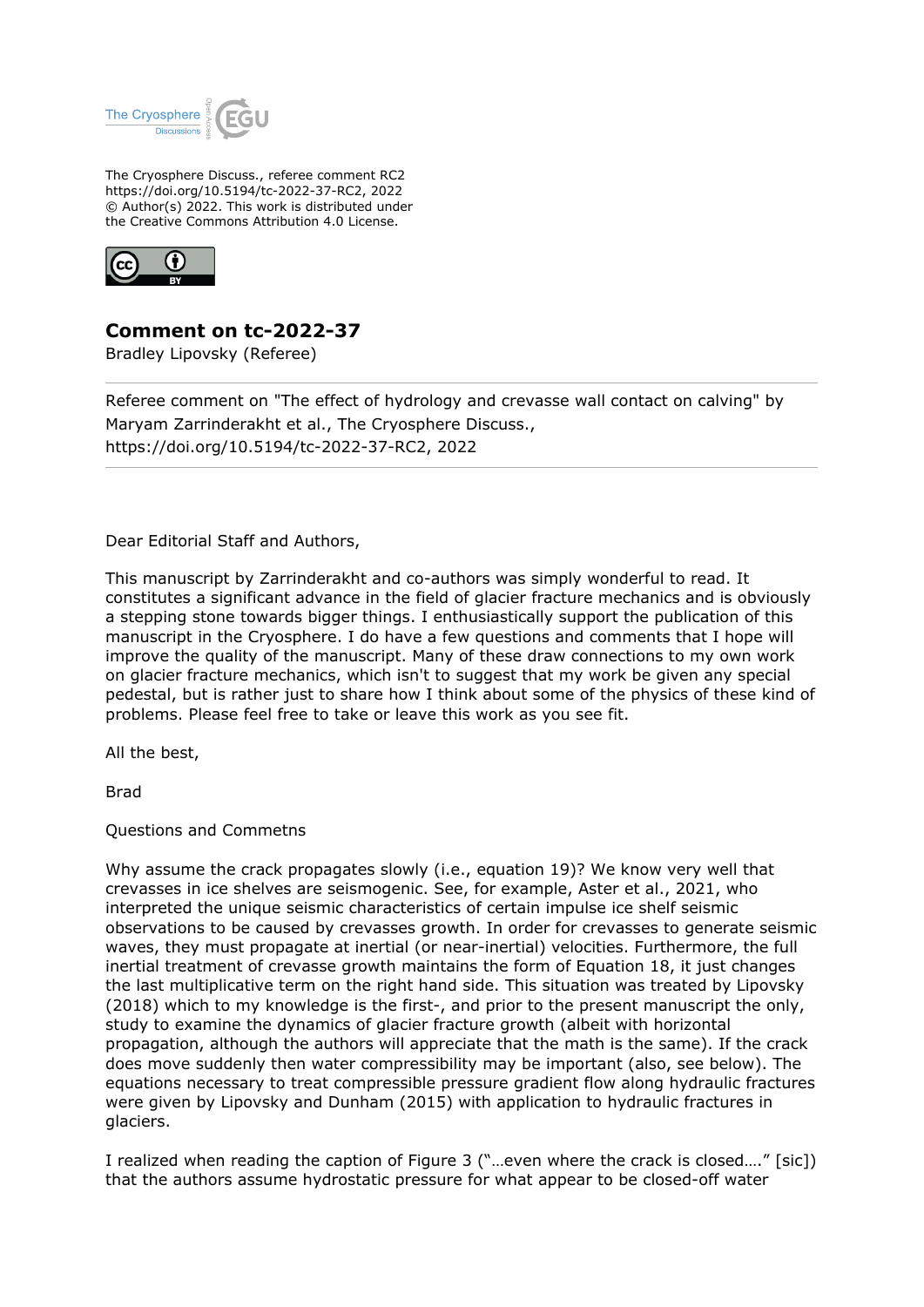blobs. Could the pressure be cryostatic? If so, this would provide additional reason to treat the compressibility of the water.

Section 2.1 Model description. Some readers might be interested to know that Lipovsky (2020) also used viscous pre-stresses in LEFM calculations. To my knowledge, this publication introduced these concepts in glaciological research. I gave a different physical explanation of the viscous pre-stresses but the form was mathematically identical to that used in the present manuscript. I do prefer the physical explanation given in the present manuscript, but I'm at least encouraged that the math is the same since I grappled with this for a while.

Experience hiking around glaciers with water-filled crevasses tells us that crevasses are often up to a meter wide (or more). It is unlikely that this meter of opening is due entirely to elastic stresses, as one can calculate that this would require enormous and unrealistic stresses. The explanation for the opening is instead that the ice surrounding the crevasse has deformed through flow. The crack would have non-zero width in the absence of the elastic tensions. In this case, not all crack closure would result in contact. It is therefore worth noting that —in at least some cases— negative crack opening (i.e., crack closure) does not result in contact, and instead simply results in the crack getting narrower but not having walls that touch. I'm curious now: can the numerical method in this manuscript handle nonzero initial crevasse widths?

If, on the other hand, the crevasse is assumed to be so narrow that the walls could touch, then fluid viscosity should become important [see again LD15]. Maybe these points are already acknowledged in line Line 150, where the reader is cautioned that more complexity in the fluid flow is warranted.

## Section 4. Results

- The first sentence of this section seems to imply that the width of the domain is an important parameter in the problem. I don't understand why this would be the case if Rxx is (conceptually at least) treated as a boundary condition at great distances (i.e.,  $+/$ infinity). Numerically, shouldn't the simulations be run for a sufficiently large domain width so that the solutions do not depend on this parameter?

I am confused by the results in Figure 3. The model seems to be treating the case with constant water volume, but yet the water volume clearly changes from figure 3b1 to 3b2. I think this is supposed to mean that some water is stored at the surface. But if water is stored at the surface, then the appropriate tractions ought to be applied at the surface of the glacier. Instead, the surface of the glacier is taken to be traction free (Equation 3). It seems like a rigorous treatment of this situation must either include the surface load or else omit crevasse depths that are too shallow to hold the prescribed water volume.

Figure 4 and 5 are simply wonderful contributions to the literature on glacier fracture mechanics. Thank you for this.

Figure 6 / Line 455. See comment above about the surface load due to a lake. As I understand it, the model essentially has the water "coming from nowhere". Maybe the surface loading could resolve the paradox of stability at high prestress. There's an analytical SIF in Tada (2000) that you could compare to, see their section 8.9.

Discussion, particularly the "problem" on Line 676: I think this same issue was discussed by Rist et al (2002). Their solution was to introduce back stress from sidewall coupling. Maybe I'm wrong and they were solving a different problem, but either way I would appreciate a clarification.